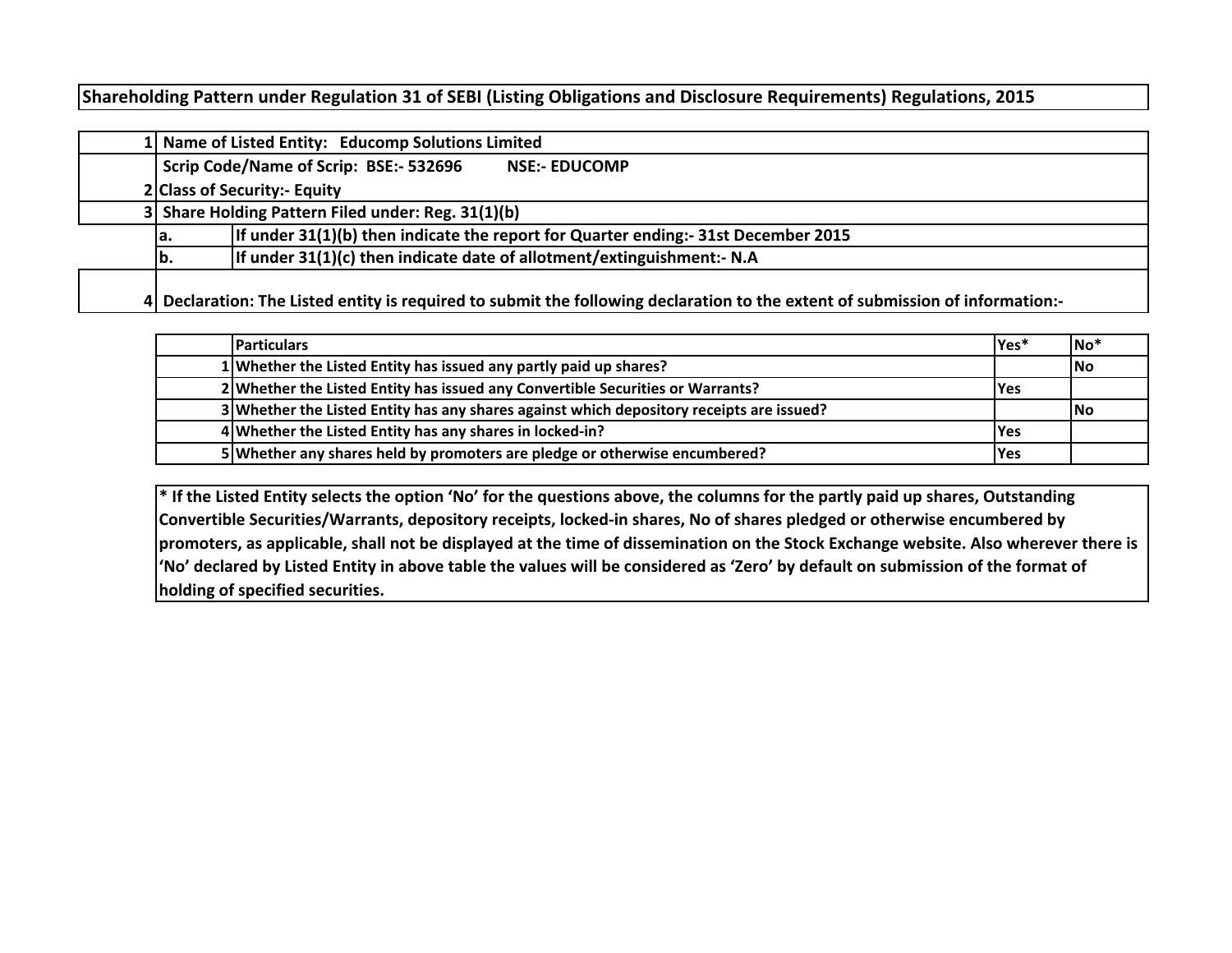# **Educomp Solutions Limited**

#### **Table I - Summary Statement holding of specified securities**

| Category | Category of shareholder              | <b>Number</b> | No. of fully          | No. of                   | No. of                         | Total nos.                  | Shareholding as a Number of Voting Rights held in each class of |                                  |                                                               |              |                                 | No. of     | Shareholding,                                                                             | Number of Locked in |                                                        | <b>Number of Shares</b>            |                                     | Number of               |
|----------|--------------------------------------|---------------|-----------------------|--------------------------|--------------------------------|-----------------------------|-----------------------------------------------------------------|----------------------------------|---------------------------------------------------------------|--------------|---------------------------------|------------|-------------------------------------------------------------------------------------------|---------------------|--------------------------------------------------------|------------------------------------|-------------------------------------|-------------------------|
|          |                                      |               | paid up equity Partly |                          | shares                         | shares held                 | % of total no. of                                               | securities                       |                                                               |              |                                 | Shares     | as a % assuming shares                                                                    |                     |                                                        | pledged or otherwise<br>encumbered |                                     | equity shares           |
|          |                                      |               | sharehold shares held | paid-up                  | underlyin                      |                             | shares (calculated                                              |                                  |                                                               |              |                                 |            | Jnderlyin full conversion                                                                 |                     |                                                        |                                    |                                     | held in                 |
|          |                                      | ers           |                       | equity<br>shares<br>held | <b>Depositor</b><br>y Receipts |                             | as per SCRR,<br>1957)                                           | <b>No of Voting Rights</b>       |                                                               |              | Total as a<br>% of<br>$(A+B+C)$ |            | of convertible<br>Outstandi securities (as a<br>percentage of<br>convertibl diluted share | No. (a)             | As a % of No. (a)<br>total<br><b>Shares</b><br>held(b) |                                    | As a % of<br>total<br><b>Shares</b> | dematerialise<br>d form |
|          |                                      |               |                       |                          |                                |                             |                                                                 | Class eg: y Total<br>Class eg: X |                                                               |              |                                 | capital)   |                                                                                           |                     |                                                        | held(b)                            |                                     |                         |
|          |                                      |               |                       |                          |                                |                             |                                                                 |                                  |                                                               |              |                                 | securities |                                                                                           |                     |                                                        |                                    |                                     |                         |
|          |                                      |               |                       |                          |                                |                             |                                                                 |                                  |                                                               |              |                                 | including  |                                                                                           |                     |                                                        |                                    |                                     |                         |
| (1)      | (II)                                 | (III)         | (IV)                  | (V)                      | (VI)                           | $(VII) =$<br>(IV)+(V)+ (VI) | (VIII)As a % of<br>$(A+B+C2)$                                   |                                  | (XI)= (VII)+(X) As<br>(XII)<br>(IX)<br>(X)<br>a % of (A+B+C2) |              | (XIII)                          |            | (XIV)                                                                                     |                     |                                                        |                                    |                                     |                         |
| (A)      | <b>Promoter &amp; Promoter Group</b> |               | 54838245              |                          |                                | 54838245                    | 44.7779                                                         | 54838245                         |                                                               | 0 54838245   | 0.0000                          |            | 0.0000                                                                                    | 2979939             | 2.4333                                                 | 47553645                           | 86.7162                             | 54838245                |
| (B)      | Public                               | 136935        | 67628923              |                          |                                | 67628923                    | 55.2221                                                         | 67628923                         |                                                               | 0 67628923   | 0.0000                          | 2966175    | 2.3647                                                                                    |                     | 0.0000 NA                                              |                                    | ΝA                                  | 67623403                |
| (C)      | Non Promoter - Non Public            |               |                       |                          |                                |                             |                                                                 |                                  |                                                               |              | 0.0000                          |            | 0.0000                                                                                    |                     | 0.0000 NA                                              |                                    | <b>NA</b>                           |                         |
| (C1)     | <b>Shares Underlying DRs</b>         |               |                       |                          |                                |                             | 0.0000                                                          |                                  |                                                               |              | 0.0000                          |            | 0.0000                                                                                    |                     | 0.0000 NA                                              |                                    | <b>NA</b>                           |                         |
|          |                                      |               |                       |                          |                                |                             |                                                                 |                                  |                                                               |              |                                 |            |                                                                                           |                     |                                                        |                                    |                                     |                         |
| (C2)     | <b>Shares Held By Employee Trust</b> |               |                       |                          |                                |                             | 0.0000                                                          |                                  |                                                               |              | 0.0000                          |            | 0.0000                                                                                    |                     | 0.0000 NA                                              |                                    | <b>NA</b>                           |                         |
|          | <b>Total</b>                         | 136941        | 122467168             |                          |                                | 122467168                   | 100.0000                                                        | 122467168                        |                                                               | $1.22E + 08$ | 0.0000                          | 2966175    | 2.3647                                                                                    | 2979939             | 2.4333                                                 | 47553645                           | 86.7162                             | 122461648               |

**Note -**Total No. of Bonds - 10,

Conversion Price - Rs. 188.62

 USD Conv. Rate - 1USD = INR 55.948 Resultant No. of Shares 2966175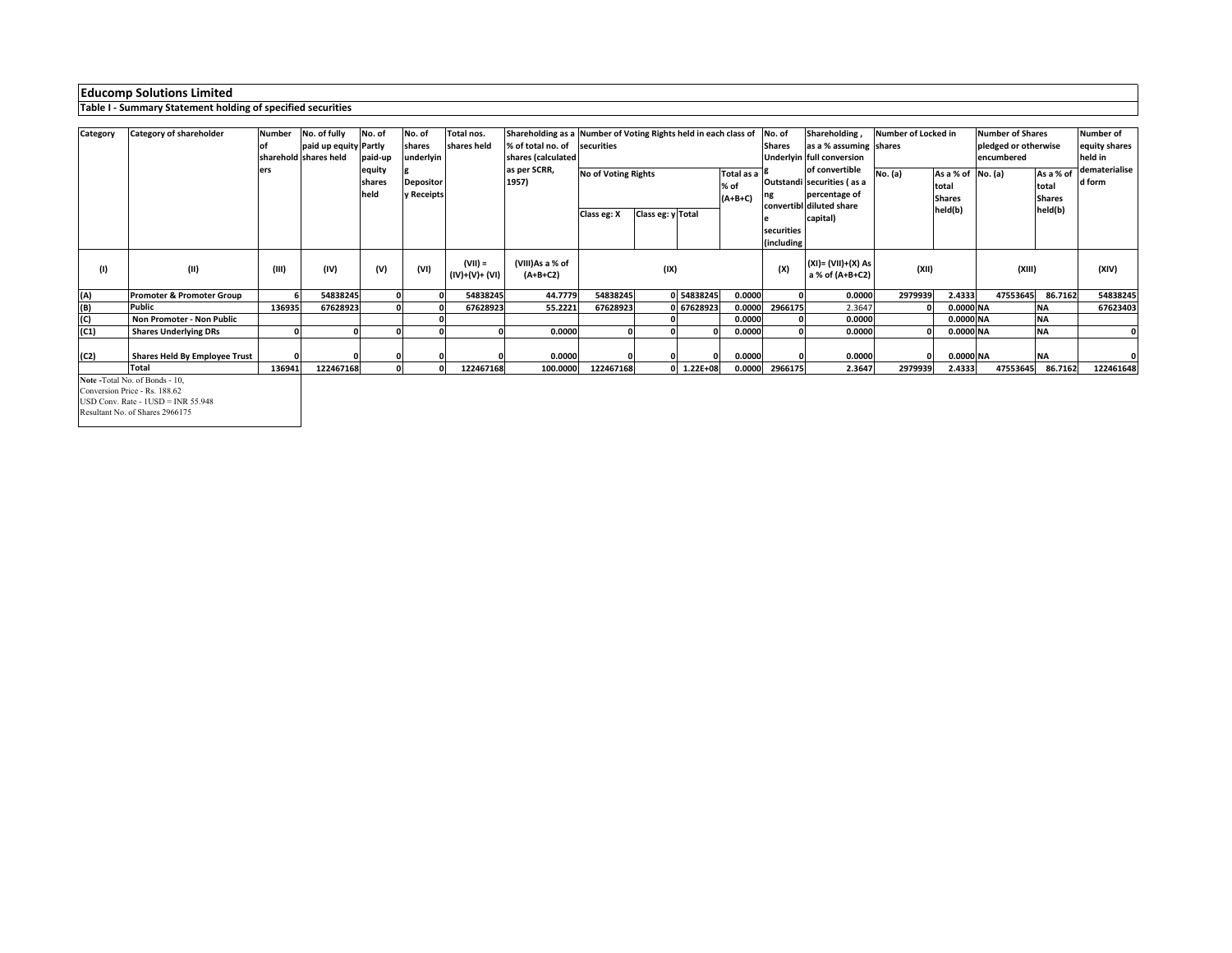# **Educomp Solutions Limited**

**Table II (I)(a)- Statement showing shareholding pattern of the Promoter and Promoter Group**

| Category        | Category & Name of                    | PAN  | Nos. of | No. of fully                    | No. of       | No. of           | Total nos.     | Sharehold Number of Voting Rights held in each class<br>No. of |                                                  |                   |            |                |                 |                                             | Sharehold Number of Locked in |                   | <b>Number of Shares</b> | <b>Number of</b>  |               |  |
|-----------------|---------------------------------------|------|---------|---------------------------------|--------------|------------------|----------------|----------------------------------------------------------------|--------------------------------------------------|-------------------|------------|----------------|-----------------|---------------------------------------------|-------------------------------|-------------------|-------------------------|-------------------|---------------|--|
|                 | shareholders                          |      |         | sharehold paid up equity Partly |              | shares           | shares held    | ing as a % of securities                                       |                                                  |                   |            |                | <b>Shares</b>   | ing, as a shares                            |                               |                   | pledged or otherwise    |                   | equity shares |  |
|                 |                                       |      | ers     | shares held                     | paid-up      | underlyin        |                | of total                                                       |                                                  |                   |            |                | Underlyin %     |                                             |                               |                   | encumbered              |                   | held in       |  |
|                 |                                       |      |         |                                 | equity       |                  |                | no. of                                                         |                                                  |                   |            |                |                 | assuming $\boxed{\mathsf{No}.(\mathsf{a})}$ |                               | As a % of No. (a) |                         | As a % of         | dematerialise |  |
|                 |                                       |      |         |                                 | shares       | <b>Depositor</b> |                | shares                                                         | <b>No of Voting Rights</b><br>Total as a<br>% of |                   |            | Outstandi full |                 |                                             | total                         |                   | total                   | d form            |               |  |
|                 |                                       |      |         |                                 | held         | y Receipts       |                | <b>(calculate</b>                                              |                                                  |                   |            | $(A+B+C)$      | ng              | conversio                                   |                               | <b>Shares</b>     |                         | <b>Shares</b>     |               |  |
|                 |                                       |      |         |                                 |              |                  |                | d as per                                                       |                                                  |                   |            |                | convertibl n of |                                             |                               | held(b)           |                         | held(b)           |               |  |
|                 |                                       |      |         |                                 |              |                  |                | SCRR,                                                          | Class eg:                                        | Class eg: y Total |            |                |                 | convertibl                                  |                               |                   |                         |                   |               |  |
|                 |                                       |      |         |                                 |              |                  |                | 1957)                                                          |                                                  |                   |            |                | securities le   |                                             |                               |                   |                         |                   |               |  |
|                 |                                       |      |         |                                 |              |                  |                |                                                                |                                                  |                   |            |                |                 | (including securities                       |                               |                   |                         |                   |               |  |
|                 |                                       |      |         |                                 |              |                  |                | (VIII) As a                                                    |                                                  |                   |            |                |                 | $(XI) =$                                    |                               |                   |                         |                   |               |  |
|                 | (1)                                   | (II) | (III)   | (IV)                            | (V)          | (VI)             | $(VII) =$      | % of                                                           | (IX)                                             |                   |            |                |                 | $(VII)+(X)$                                 | (XII)                         |                   | (XIII)                  |                   | (XIV)         |  |
|                 |                                       |      |         |                                 |              |                  | $(IV)+(V)+(V)$ | $(A+B+C2)$                                                     |                                                  |                   |            |                | (X)             | As a % of                                   |                               |                   |                         |                   |               |  |
|                 | Indian                                |      |         |                                 |              |                  |                |                                                                |                                                  |                   |            |                |                 |                                             |                               |                   |                         |                   |               |  |
|                 | Individuals / Hindu Undivided         |      |         |                                 |              |                  |                |                                                                |                                                  |                   |            |                |                 |                                             |                               |                   |                         |                   |               |  |
| (a)             | Family                                |      |         | 47553645                        |              | $\Omega$         | 47553645       |                                                                | 38.8297 47553645                                 |                   | 47553645   | 0.0000         |                 | 0.0000                                      |                               | 0.0000            |                         | 47553645 100.0000 | 47553645      |  |
|                 | Shantanu Prakash                      |      |         | 44315205                        |              |                  | 44315205       | 36.1854                                                        | 44315205                                         |                   | 44315205   | 0.0000         |                 | 0.0000                                      |                               | 0.0000            | 44315205                | 100.0000          | 44315205      |  |
|                 | Anjlee Prakash                        |      |         | 3238440                         |              |                  | 3238440        | 2.6443                                                         | 3238440                                          |                   | 3238440    | 0.0000         |                 | 0.0000                                      |                               | 0.0000            |                         | 3238440 100.0000  | 3238440       |  |
|                 | <b>Central Government / State</b>     |      |         |                                 |              |                  |                |                                                                |                                                  |                   |            |                |                 |                                             |                               |                   |                         |                   |               |  |
|                 | Government(s)                         |      |         |                                 |              |                  |                | 0.0000                                                         |                                                  |                   |            | 0.0000         |                 | 0.0000                                      |                               | 0.0000            |                         | 0.0000            | $\mathbf{o}$  |  |
| $rac{(b)}{(c)}$ | <b>Financial Institutions / Banks</b> |      |         |                                 |              | $\mathbf{r}$     |                | 0.0000                                                         |                                                  | n                 |            | 0.0000         |                 | 0.0000                                      |                               | 0.0000            |                         | 0.0000            | o             |  |
|                 | Any Other (Specify)                   |      |         | 7284600                         |              | $\Omega$         | 7284600        | 5.9482                                                         | 7284600                                          |                   | 7284600    | 0.0000         |                 | 0.0000                                      | 2979939                       | 2.4333            |                         | 0.0000            | 7284600       |  |
|                 | <b>Bodies Corporate</b>               |      |         | 7284600                         |              |                  | 7284600        | 5.9482                                                         | 7284600                                          |                   | 7284600    | 0.0000         |                 | 0.0000                                      | 2979939                       | 2.4333            |                         | 0.0000            | 7284600       |  |
|                 | A P Eduvision Pvt Ltd                 |      |         | 7284600                         |              |                  | 7284600        | 5.9482                                                         | 7284600                                          |                   | 7284600    | 0.0000         |                 | 0.0000                                      | 297993                        | 2.4333            |                         | 0.0000            | 7284600       |  |
|                 | Sub Total (A)(1)                      |      |         | 54838245                        |              |                  | 54838245       |                                                                | 44.7779 54838245                                 |                   | 54838245   | 0.0000         |                 | 0.0000                                      | 2979939                       | 2.4333            | 47553645                | 86.7162           | 54838245      |  |
|                 | Foreign                               |      |         |                                 |              |                  |                |                                                                |                                                  |                   |            |                |                 |                                             |                               |                   |                         |                   |               |  |
|                 | <b>Individuals (Non-Resident</b>      |      |         |                                 |              |                  |                |                                                                |                                                  |                   |            |                |                 |                                             |                               |                   |                         |                   |               |  |
|                 | Individuals / Foreign                 |      |         |                                 |              |                  |                |                                                                |                                                  |                   |            |                |                 |                                             |                               |                   |                         |                   |               |  |
|                 | Individuals)                          |      |         |                                 |              | $\Omega$         |                | 0.0000                                                         |                                                  |                   |            | 0.0000         |                 | 0.0000                                      |                               | 0.0000            |                         | 0.0000            |               |  |
| $\frac{a}{b}$   | Government                            |      |         |                                 | $\mathbf{a}$ | $\Omega$         |                | 0.0000                                                         | $\Omega$                                         | n                 |            | 0.0000         |                 | 0.0000                                      |                               | 0.0000            |                         | 0.0000            | o             |  |
| (c)             | <b>Institutions</b>                   |      |         |                                 |              | $\sqrt{2}$       |                | 0.0000                                                         | $\Omega$                                         |                   |            | 0.0000         |                 | 0.0000                                      |                               | 0.0000            |                         | 0.0000            | $\mathbf{0}$  |  |
| (d)             | <b>Foreign Portfolio Investor</b>     |      |         |                                 |              | $\sqrt{2}$       |                | 0.0000                                                         |                                                  |                   |            | 0.0000         |                 | 0.0000                                      |                               | 0.0000            |                         | 0.0000            | $\Omega$      |  |
| (e)             | Any Other (Specify)                   |      |         |                                 | $\Omega$     | $\Omega$         |                | 0.0000                                                         |                                                  |                   |            | 0.0000         |                 | 0.0000                                      |                               | 0.0000            |                         | 0.0000            | $\Omega$      |  |
|                 | Sub Total (A)(2)                      |      |         |                                 | $\sqrt{2}$   | $\Omega$         |                | 0.0000                                                         |                                                  |                   |            | 0.0000         |                 | 0.0000                                      |                               | 0.0000            |                         | 0.0000            |               |  |
|                 | <b>Total Shareholding Of Promoter</b> |      |         |                                 |              |                  |                |                                                                |                                                  |                   |            |                |                 |                                             |                               |                   |                         |                   |               |  |
|                 | And Promoter Group (A)=               |      |         |                                 |              |                  |                |                                                                |                                                  |                   |            |                |                 |                                             |                               |                   |                         |                   |               |  |
|                 | $(A)(1)+(A)(2)$                       |      |         | 54838245                        | $\Omega$     | o                |                | 54838245 44.7779 54838245                                      |                                                  |                   | 0 54838245 | 0.0000         |                 | 0.0000                                      | 2979939                       | 2.4333            |                         | 47553645 86.7162  | 54838245      |  |

**Details of Shares which remain unclaimed may be given hear along with details such as number of shareholders, outstanding shares held in demat/unclaimed suspense account, voting rights which are frozen etc.**

#### **Note:**

**(1) PAN would not be displayed on website of Stock Exchange(s)** 

**(2) The term 'Encumbrance' has the same meaning as assigned under regulation 28(3) of SEBI (Substantial Acquisition of Shares and Takeovers) Regulations, 2011.**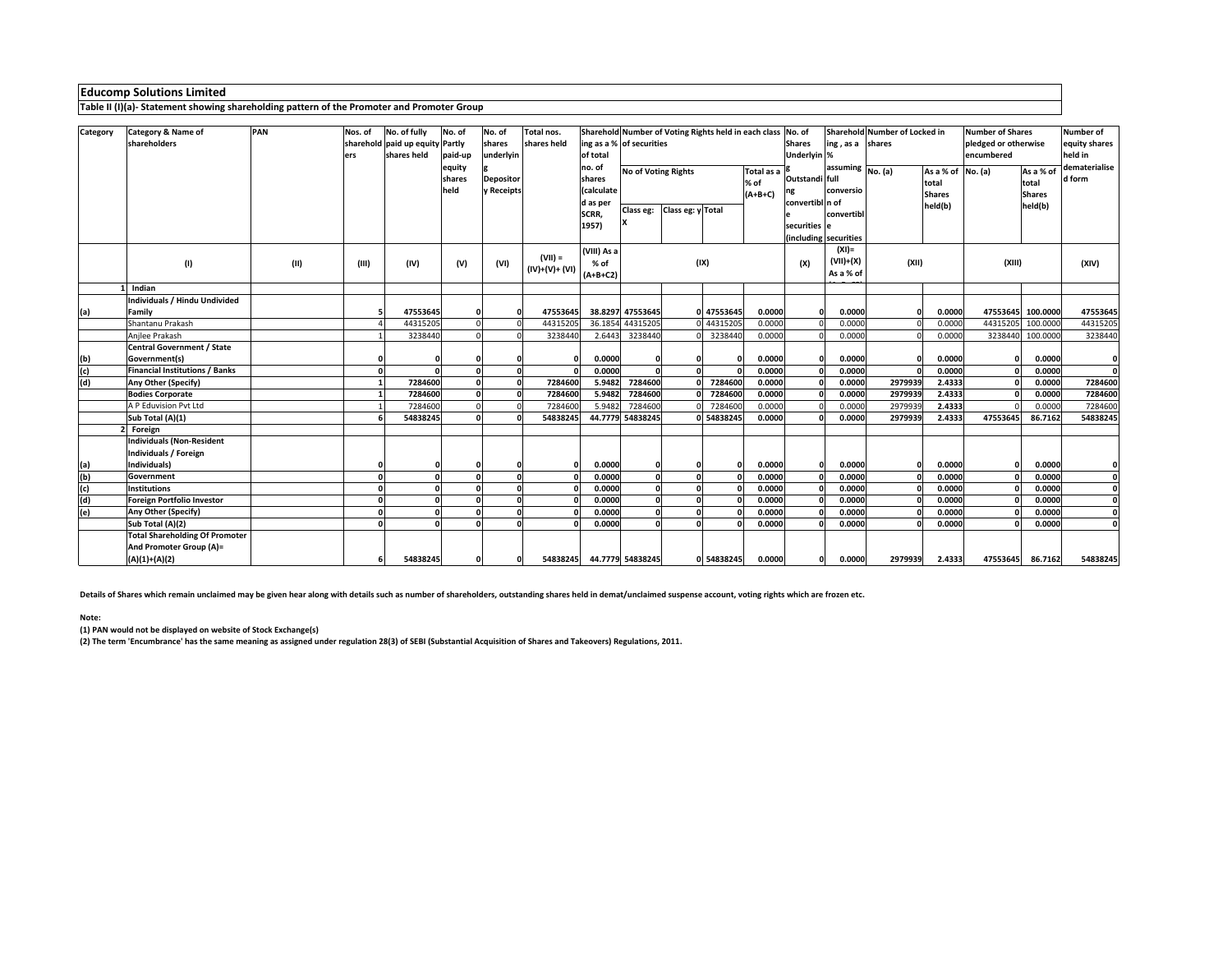**Educomp Solutions Limited Table III - Statement showing shareholding pattern of the Public shareholder**

|          |                                        | PAN  |                | No. of fully                    |              |                  | Total nos.     |                   |                                                                                  |                               |              |            | No. of        |                       | Sharehold Number of Locked in |               | <b>Number of Shares</b> |               | Number of               |  |
|----------|----------------------------------------|------|----------------|---------------------------------|--------------|------------------|----------------|-------------------|----------------------------------------------------------------------------------|-------------------------------|--------------|------------|---------------|-----------------------|-------------------------------|---------------|-------------------------|---------------|-------------------------|--|
| Category | Category & Name of<br>shareholders     |      | Nos. of        | sharehold paid up equity Partly | No. of       | No. of<br>shares | shares held    |                   | Sharehold Number of Voting Rights held in each class<br>ing as a % of securities |                               |              |            | <b>Shares</b> | ing, as a             | shares                        |               | pledged or otherwise    |               | equity shares           |  |
|          |                                        |      | ers            | shares held                     | paid-up      | underlyin        |                | of total          |                                                                                  |                               |              |            | Underlyin %   |                       |                               |               | encumbered              |               | held in                 |  |
|          |                                        |      |                |                                 | equity       |                  |                | no. of            |                                                                                  |                               |              |            |               | assuming              |                               |               |                         |               | dematerialise           |  |
|          |                                        |      |                |                                 | shares       | <b>Depositor</b> |                | shares            | No of Voting Rights                                                              |                               |              | Total as a | Outstandi     | full                  | No. (a)                       | As a % of     | No. (a)                 | As a % of     | d form                  |  |
|          |                                        |      |                |                                 | held         | Receipts         |                | (calculate        |                                                                                  |                               |              | % of       | ng            | conversio             |                               | total         |                         | total         |                         |  |
|          |                                        |      |                |                                 |              |                  |                |                   |                                                                                  |                               |              | $(A+B+C)$  |               |                       |                               | <b>Shares</b> |                         | <b>Shares</b> |                         |  |
|          |                                        |      |                |                                 |              |                  |                | d as per<br>SCRR, |                                                                                  | Class eg: X Class eg: y Total |              |            | convertibl    | n of<br>convertibl    |                               | held(b)       |                         | held(b)       |                         |  |
|          |                                        |      |                |                                 |              |                  |                | 1957)             |                                                                                  |                               |              |            |               |                       |                               |               |                         |               |                         |  |
|          |                                        |      |                |                                 |              |                  |                |                   |                                                                                  |                               |              |            | securities    | (including securities |                               |               |                         |               |                         |  |
|          |                                        |      |                |                                 |              |                  |                |                   |                                                                                  |                               |              |            |               | $(XI) =$              |                               |               |                         |               |                         |  |
|          |                                        |      |                |                                 |              |                  | $(VII) =$      | (VIII) As a       |                                                                                  |                               |              |            |               |                       |                               |               |                         |               |                         |  |
|          | (1)                                    | (II) | (III)          | (IV)                            | (V)          | (VI)             | $(IV)+(V)+(V)$ | % of              |                                                                                  | (IX)                          |              |            | (X)           | $(VII)+(X)$           | (XII)                         |               | (XIII)                  |               | (XIV)                   |  |
|          |                                        |      |                |                                 |              |                  |                | $(A+B+C2)$        |                                                                                  |                               |              |            |               | As a % of             |                               |               |                         |               |                         |  |
|          | 1 Institutions                         |      |                |                                 |              |                  |                |                   |                                                                                  |                               |              |            |               |                       |                               |               |                         |               |                         |  |
| (a)      | <b>Mutual Fund</b>                     |      | $\mathbf 0$    | 0                               | $\Omega$     | $\Omega$         |                | 0.0000            | $\Omega$                                                                         | $\mathbf 0$                   | $\mathbf 0$  | 0.0000     | ٥I            | 0.0000                | $\mathbf{0}$                  | 0.0000 NA     |                         | <b>NA</b>     | 0                       |  |
| (b)      | <b>Venture Capital Funds</b>           |      | $\mathbf{o}$   | ٥I                              | $\mathbf{r}$ | $\mathbf{a}$     |                | 0.0000            | $\mathbf{o}$                                                                     | $\mathbf 0$                   | $\mathbf 0$  | 0.0000     | ٥l            | 0.0000                | ol                            | 0.0000 NA     |                         | <b>NA</b>     | $\mathbf{0}$            |  |
| (c)      | <b>Alternate Investment Funds</b>      |      | o              | ٥I                              | $\mathbf{0}$ |                  |                | 0.0000            | $\mathbf{0}$                                                                     | $\mathbf{o}$                  | $\Omega$     | 0.0000     | o             | 0.0000                | $\mathbf{0}$                  | 0.0000 NA     |                         | <b>NA</b>     | $\mathbf 0$             |  |
|          | <b>Foreign Venture Capital</b>         |      |                |                                 |              |                  |                |                   |                                                                                  |                               |              |            |               |                       |                               |               |                         |               |                         |  |
| (d)      | Investors                              |      |                |                                 |              |                  |                | 0.0000            | C                                                                                | $\Omega$                      |              | 0.0000     | 0             | 0.0000                | 0                             | 0.0000 NA     |                         | <b>NA</b>     | 0                       |  |
| (e)      | Foreign Portfolio Investor             |      | 0              | n                               | $\mathbf{0}$ | $\Omega$         |                | 0.0000            | $\mathbf{0}$                                                                     | $\mathbf{0}$                  | $\mathbf{0}$ | 0.0000     | ٥I            | 0.0000                | 0                             | 0.0000 NA     |                         | <b>NA</b>     | $\mathbf{0}$            |  |
| (f)      | <b>Financial Institutions / Banks</b>  |      | $\overline{7}$ | 839682                          | $\mathbf{0}$ | $\mathbf{a}$     | 839682         | 0.6856            | 839682                                                                           | $\mathbf 0$                   | 839682       | 0.0000     | 0             | 0.0000                | $\mathbf 0$                   | 0.0000 NA     |                         | <b>NA</b>     | 839682                  |  |
| (g)      | <b>Insurance Companies</b>             |      | $\Omega$       | $\mathbf{a}$                    | $\mathbf{0}$ | $\mathbf{a}$     |                | 0.0000            | o                                                                                | $\Omega$                      | $\mathbf 0$  | 0.0000     | ٥I            | 0.0000                | 0                             | 0.0000 NA     |                         | <b>NA</b>     | $\mathbf{0}$            |  |
|          |                                        |      |                |                                 |              |                  |                |                   |                                                                                  |                               |              |            |               |                       |                               |               |                         |               |                         |  |
| (h)      | <b>Provident Funds/ Pension Funds</b>  |      | $\Omega$       |                                 |              |                  |                | 0.0000            |                                                                                  | $\sqrt{2}$                    | $\mathbf{a}$ | 0.0000     | $\mathbf{0}$  | 0.0000                | $\Omega$                      | 0.0000 NA     |                         | <b>NA</b>     |                         |  |
| (i)      | Any Other (Specify)                    |      | $\overline{z}$ | 834290                          | o            |                  | 834290         | 0.6812            | 834290                                                                           | $\mathbf{0}$                  | 834290       | 0.0000     | n             | 0.0000                | $\mathbf{0}$                  | 0.0000 NA     |                         | <b>NA</b>     | 834290                  |  |
|          |                                        |      |                |                                 |              |                  |                |                   |                                                                                  |                               |              |            |               |                       |                               |               |                         |               |                         |  |
|          | <b>Foreign Institutional Investors</b> |      |                | 834290                          | $\Omega$     |                  | 834290         | 0.6812            | 834290                                                                           | $\Omega$                      | 834290       | 0.0000     | $\Omega$      | 0.0000                | $\Omega$                      | 0.0000 NA     |                         | <b>NA</b>     | 834290                  |  |
|          | Sub Total (B)(1)                       |      | 14             | 1673972                         | $\Omega$     | $\Omega$         | 1673972        | 1.3669            | 1673972                                                                          | ol                            | 1673972      | 0.0000     | $\Omega$      | 0.0000                | 0                             | 0.0000 NA     |                         | <b>NA</b>     | 1673972                 |  |
|          | <b>Central Government/ State</b>       |      |                |                                 |              |                  |                |                   |                                                                                  |                               |              |            |               |                       |                               |               |                         |               |                         |  |
|          | Government(s)/ President of            |      |                |                                 |              |                  |                |                   |                                                                                  |                               |              |            |               |                       |                               |               |                         |               |                         |  |
|          | 2 India                                |      |                |                                 |              |                  |                |                   |                                                                                  |                               |              |            |               | 0.0000                |                               |               |                         |               |                         |  |
|          | <b>Central Government / State</b>      |      |                |                                 |              |                  |                |                   |                                                                                  |                               |              |            |               |                       |                               |               |                         |               |                         |  |
|          | Government(s)                          |      |                | 10168                           |              |                  | 10168          | 0.0083            | 10168                                                                            | $\Omega$                      | 10168        | 0.0000     | $\mathbf{a}$  | 0.0000                | $\mathbf{a}$                  | 0.0000 NA     |                         | <b>NA</b>     | 10168                   |  |
|          | Sub Total (B)(2)                       |      |                | 10168                           | $\mathbf{0}$ |                  | 10168          | 0.0083            | 10168                                                                            | $\Omega$                      | 10168        | 0.0000     | $\mathbf{0}$  | 0.0000                | o                             | 0.0000 NA     |                         | <b>NA</b>     | 10168                   |  |
|          | 3 Non-Institutions                     |      |                |                                 |              |                  |                |                   |                                                                                  |                               |              |            |               | 0.0000                |                               |               |                         |               |                         |  |
| (a)      | Individuals                            |      |                | $\Omega$                        | $\mathbf{0}$ | $\Omega$         |                | 0.0000            | o                                                                                | $\Omega$                      | $\mathbf 0$  | 0.0000     | O             | 0.0000                | $\mathbf{0}$                  | 0.0000 NA     |                         | NA            | $\mathbf 0$             |  |
|          | i. Individual shareholders             |      |                |                                 |              |                  |                |                   |                                                                                  |                               |              |            |               |                       |                               |               |                         |               |                         |  |
|          | holding nominal share capital up       |      |                |                                 |              |                  |                |                   |                                                                                  |                               |              |            |               |                       |                               |               |                         |               |                         |  |
|          | to Rs. 2 lakhs.                        |      | 132261         | 46004835                        | $\Omega$     |                  | 46004835       |                   | 37.5650 46004835                                                                 |                               | 0 46004835   | 0.0000     | $\mathbf{0}$  | 0.0000                | $\mathbf{0}$                  | 0.0000 NA     |                         | <b>NA</b>     | 45999315                |  |
|          | ii. Individual shareholders            |      |                |                                 |              |                  |                |                   |                                                                                  |                               |              |            |               |                       |                               |               |                         |               |                         |  |
|          | holding nominal share capital in       |      |                |                                 |              |                  |                |                   |                                                                                  |                               |              |            |               |                       |                               |               |                         |               |                         |  |
|          | excess of Rs. 2 lakhs.                 |      |                | 2229495                         | $\Omega$     |                  | 2229495        | 1.8205            | 2229495                                                                          | $\Omega$                      | 2229495      | 0.0000     | O             | 0.0000                | $\Omega$                      | 0.0000 NA     |                         | <b>NA</b>     | 2229495                 |  |
| (b)      | <b>NBFCs registered with RBI</b>       |      | $\Omega$       | $\Omega$                        | $\mathbf{0}$ |                  |                | 0.0000            | o                                                                                | $\Omega$                      | $\Omega$     | 0.0000     | $\Omega$      | 0.0000                | 0                             | 0.0000 NA     |                         | <b>NA</b>     | $\mathbf{0}$            |  |
| (c)      | <b>Employee Trusts</b>                 |      | $\Omega$       | $\mathbf 0$                     | $\mathbf 0$  |                  | $\Omega$       | 0.0000            | o                                                                                | $\mathbf 0$                   | $\mathbf 0$  | 0.0000     | 0             | 0.0000                | $\mathbf{0}$                  | 0.0000 NA     |                         | <b>NA</b>     | $\overline{\mathbf{0}}$ |  |
|          |                                        |      |                |                                 |              |                  |                |                   |                                                                                  |                               |              |            |               |                       |                               |               |                         |               |                         |  |
|          | <b>Overseas Depositories(holding</b>   |      |                |                                 |              |                  |                |                   |                                                                                  |                               |              |            |               |                       |                               |               |                         |               |                         |  |
| (d)      | DRs) (balancing figure)                |      |                |                                 |              |                  |                | 0.0000            |                                                                                  |                               | $\Omega$     | 0.0000     |               | 0.0000                | $\Omega$                      | 0.0000 NA     |                         | <b>NA</b>     | $\Omega$                |  |
| (e)      | Any Other (Specify)                    |      | 4650           | 17710453                        | $\Omega$     | $\Omega$         | 17710453       |                   | 14.4614 17710453                                                                 |                               | 0 17710453   | 0.0000     | 2966175       | 2.3647                | $\mathbf{0}$                  | 0.0000 NA     |                         | <b>NA</b>     | 17710453                |  |
|          | <b>Trusts</b>                          |      |                | 850                             | o            | $\Omega$         | 850            | 0.0007            | 850                                                                              | $\Omega$                      | 850          | 0.0000     | $\Omega$      | 0.0000                | $\mathbf{0}$                  | 0.0000 NA     |                         | <b>NA</b>     | 850                     |  |
|          | <b>Hindu Undivided Family</b>          |      | 2017           | 1424490                         | o            | $\mathbf{a}$     | 1424490        | 1.1632            | 1424490                                                                          | 0                             | 1424490      | 0.0000     | ٥I            | 0.0000                | 0                             | 0.0000 NA     |                         | <b>NA</b>     | 1424490                 |  |
|          | <b>Foreign Corporate Bodies</b>        |      |                | 1823545                         | $\mathbf{0}$ |                  | 1823545        | 1.4890            | 1823545                                                                          | ol                            | 1823545      | 0.0000     | 2966175       | 2.3647                | $\Omega$                      | 0.0000 NA     |                         | <b>NA</b>     | 1823545                 |  |
|          |                                        |      |                |                                 |              |                  |                |                   |                                                                                  |                               |              |            |               |                       |                               |               |                         |               |                         |  |
|          | Societe De Promotion Et De             |      |                |                                 |              |                  |                |                   |                                                                                  |                               |              |            |               |                       |                               |               |                         |               |                         |  |
|          | Participation Pour La Cooperation      |      |                |                                 |              |                  |                |                   |                                                                                  |                               |              |            |               |                       |                               |               |                         |               |                         |  |
|          | Economique Sa (Proparco)               |      |                | 1823545                         | $\Omega$     |                  | 1823545        | 1.4890            | 1823545                                                                          | $\mathbf 0$                   | 1823545      | 0.0000     |               | 0.0000                | C                             | 0.0000 NA     |                         | <b>NA</b>     | 1823545                 |  |
|          | INTERNATIONAL FINANCE                  |      |                |                                 |              |                  |                |                   |                                                                                  |                               |              |            |               |                       |                               |               |                         |               |                         |  |
|          | CORPORATION*                           |      |                |                                 |              |                  |                |                   |                                                                                  |                               |              |            | 2966175       | #DIV/0!               | $\Omega$                      | 0.0000 NA     |                         | <b>NA</b>     | $\Omega$                |  |
|          |                                        |      |                |                                 |              |                  |                |                   |                                                                                  |                               |              |            |               |                       |                               |               |                         |               |                         |  |
|          | Non Resident Indians (Non              |      |                |                                 |              |                  |                |                   |                                                                                  |                               |              |            |               |                       |                               |               |                         |               |                         |  |
|          | Repat)                                 |      | 229            | 319838                          |              |                  | 319838         | 0.2612            | 319838                                                                           | $\mathbf 0$                   | 319838       | 0.0000     | O             | 0.0000                | O                             | 0.0000 NA     |                         | <b>NA</b>     | 319838                  |  |
|          | Non Resident Indians (Repat)           |      | 849            | 1458492                         | $\mathbf{o}$ |                  | 1458492        | 1.1909            | 1458492                                                                          | $\mathbf{0}$                  | 1458492      | 0.0000     | 0             | 0.0000                | $\mathbf{0}$                  | 0.0000 NA     |                         | <b>NA</b>     | 1458492                 |  |
|          | <b>Clearing Member</b>                 |      | 593            | 3765267                         | $\Omega$     | $\Omega$         | 3765267        | 3.0745            | 3765267                                                                          | $\mathbf{0}$                  | 3765267      | 0.0000     | ol            | 0.0000                | $\mathbf{0}$                  | 0.0000 NA     |                         | <b>NA</b>     | 3765267                 |  |
|          | <b>Bodies Corporate</b>                |      | 957            | 8917971                         | $\mathbf{0}$ | $\Omega$         | 8917971        | 7.2819            | 8917971                                                                          | $\mathbf 0$                   | 8917971      | 0.0000     | $\Omega$      | 0.0000                | 0                             | 0.0000 NA     |                         | <b>NA</b>     | 8917971                 |  |
|          | Sub Total (B)(3)                       |      | 136920         | 65944783                        | o            | $\Omega$         | 65944783       | 53.8469           | 65944783                                                                         |                               | 0 65944783   | 0.0000     | $\Omega$      | 0.0000                | $\Omega$                      | 0.0000 NA     |                         | <b>NA</b>     | 65939263                |  |
|          | <b>Total Public Shareholding (B)=</b>  |      |                |                                 |              |                  |                |                   |                                                                                  |                               |              |            |               |                       |                               |               |                         |               |                         |  |
|          | $(B)(1)+(B)(2)+(B)(3)$                 |      | 136935         | 67628923                        | $\mathbf{0}$ |                  | 67628923       |                   | 55.2221 67628923                                                                 |                               | 0 67628923   | 0.0000     | 2966175       | 2.3647                | O                             | 0.0000 NA     |                         | <b>NA</b>     | 67623403                |  |
|          |                                        |      |                |                                 |              |                  |                |                   |                                                                                  |                               |              |            |               |                       |                               |               |                         |               |                         |  |

**Details of the shareholders acting as persons in Concert including their Shareholding (No. and %):**

Details of Shares which remain unclaimed may be given hear along with details such as number of shareholders, outstanding shares held in demat/unclaimed suspense account, voting rights which are frozen etc.<br>No. of

|             | No. of Shares |
|-------------|---------------|
| shareholder |               |
| IVU. UI     |               |

<sup>s</sup> No. of Shares <sup>3</sup> <sup>750</sup> \* PAN of the same is not available as the same is exempted from holding PAN

**Note:** 

**(1) PAN would not be displayed on website of Stock Exchange(s).** 

**(2) The above format needs to be disclosed along with the name of following persons:Institutions/Non Institutions holding more than 1% of total number of shares**

**(3) W.r.t. the information pertaining to Depository Receipts, the same may be disclosed in the respective columns to the extent information available and the balance to be disclosed as held by custodian.**